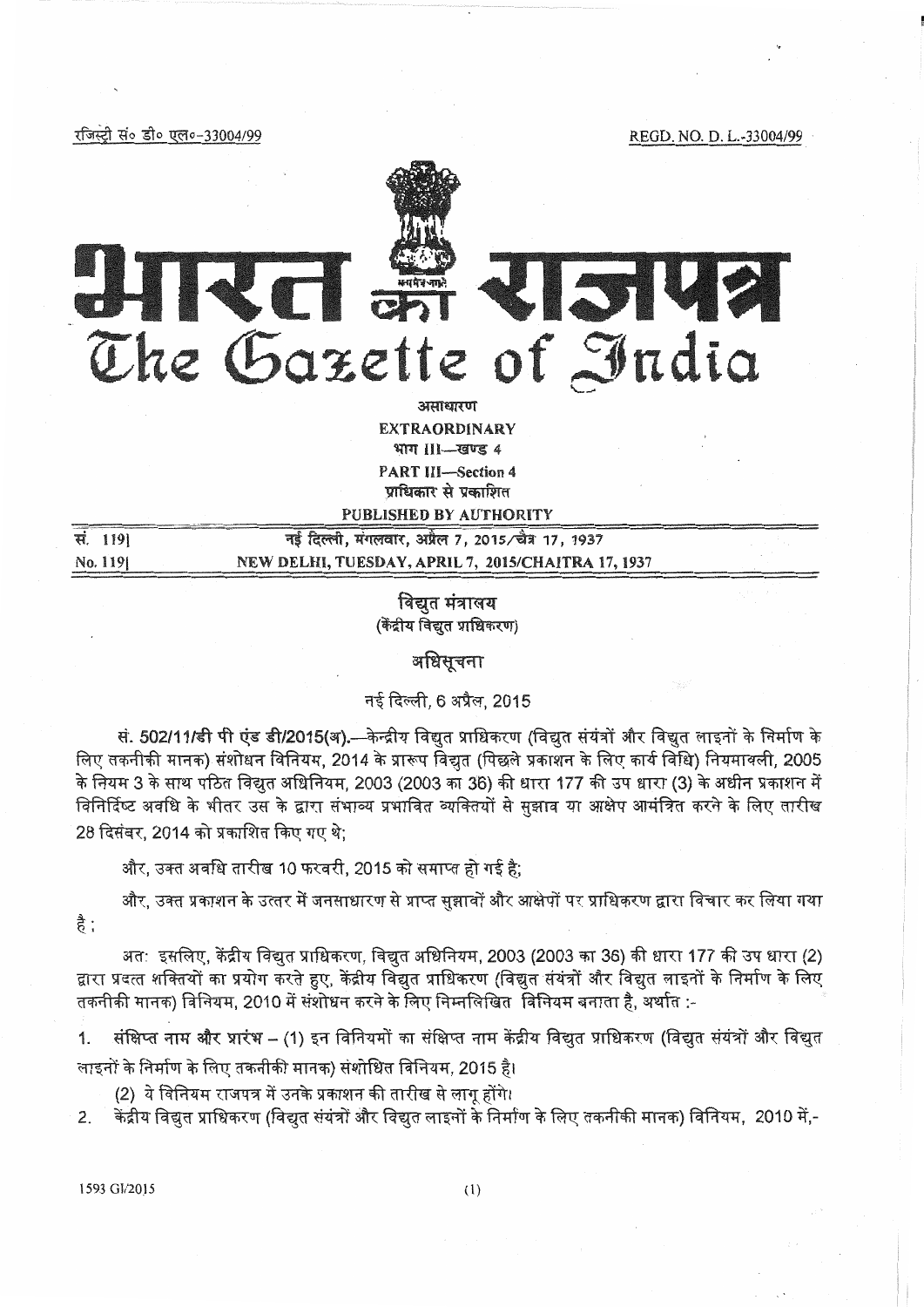(क) विनियम 74 में, उप विनियम (4) के स्थान पर निम्नलिखित रखा जाएगा, अर्थात :-

"(4) शुष्क प्रकार के ट्रांसफार्मर के साथ डी एस एस को भवन की छत पर भी स्थापित करने हेतु उपयोग में लाया जा सकता

है, परंतु भवन भार वहन करने के लिए उपयुक्त है और पर्याप्त बाड़ा या अलग करने की व्यवस्था सुनिश्चित की गई है।" (ख) विनियम 75 में, -

(i) उप विनियम (2) के स्थान पर निम्नलिखित रखा जाएगा, अर्थात :-

"(2) ट्रांसफार्मर, आवश्यकताओं के आधार पर, तेल से भरा या शुष्क प्रकार का हो सकता है और यह केंद्रीय विद्युत प्राधिकरण (सुरक्षा ओर विद्युत आपूर्ति से संबंधित उपाय) विनियम, 2010 के अनुसार होगा।"**;** 

(ii) उप विनियम (4) में खंड (क), (ख) और (ग) के स्थान पर निम्नलिखित खंड रखे जाएंगे, अर्थात :-

"(क) तेल से भरे वितरण टांसफार्मर की अधिकतम हानि ससंगत भारतीय मानकों के अनुरूप होगी ।

(ख) उन के वी ए निर्धारण ट्रांसफार्मरों, जिनके लिए हानि का निर्धारण भारतीय मानकों में नहीं किया गया है, के लिए 100% और 50% भारिता पर अधिकतम हानि का अंकन रेखीय इंटरपोलेशन प्रणाली के आधार पर उक्त विचाराधीन क्षमता से ठीक ऊपर और नीचे के तदनुरूपी मूल्यों से किया जाएगा । 50% और 100% भारिता पर स्वीकृत हानियों \_\_<br>को निम्नानुसार परिकलित किया जाएगा:-

~o ,~ • <sup>~</sup>\. *'l&.I* r- = l ctio - cti 11 *J\* l l!, '12 - ~1 (50%)] + [~1] (50%)

(के<sub>2</sub> – के<sub>1</sub>)

एल $_0$  (100%) =  $(\frac{\lambda_0}{2} - \frac{\lambda_1}{2})$  X [एल $_2$  (100%) – एल $_1$  (100%)] + [एल $_1$ ] (100%)

*(*के<sub>2</sub> – के<sub>1</sub>)

जहां

16

के $_{0}$  = ट्रांसफार्मर का के.वी.ए. निर्धार जो कि विचाराधीन है

के<sub>1</sub> = टांसफार्मर का के.वी.ए. निर्धार जो कि के<sub>0</sub> निर्धार से नीचे है

के $_{2}$  = टांसफार्मर का के.वी.ए. निर्धार जो कि के $_{0}$  निर्धार से ऊपर है

एल<sub>0</sub> =50% (अथवा 100%) भारिता पर के<sub>0</sub> ट्रांसफार्मुरों की अधिकतम हानियां

एल $_{1}$  =50% (अथवा 100%) भारिता पर के $_{1}$  निर्धार ट्रांसफार्मरों की विर्निदिष्ट हानियां

एल $_{2}$  =50% (अथवा 100%) भारिता पर के $_{2}$  निर्धार ट्रांसफार्मरों की विर्निदिष्ट हानियां

(ग) समस्त अन्य मामलों में, तेल से भरे हुए वितरण ट्रांसफार्मरों की दक्षता निम्न संख्याओं से कम नहीं होंगी:

|                  | 50% भारिता पर | 100% भारिता पर |
|------------------|---------------|----------------|
| के.वी.ए. से नीचे | 98.0%         | 97.0%          |

(iii) उप विनियम (6) के स्थान पर निम्नलिखित उप विनियम रखा जाएगा, अर्थात:--<br>"(6) वितरण ट्रांसफार्मरों की मानक धारिता आवश्यकता के आधार पर सुसंगत भारतीय मानकों के अनुसार होगी ।";

(iv) उप विनियम (7) और (8) का लोप किया जाएगा।;

(v) उप विनियम (9) के स्थान पर, निम्नलिखित उप-विनियम रखा जाएगा, अर्थात:-

"(9) तकनीकी और आर्थिक विचारों के आधार पर सुसंगत भारतीय मानक में उल्लिखित धारिता के अतिरिक्त किसी अन्य **11\_nf:r:::rr** ~ **<di-** ~ ~ **:-:r-r n-::r-:::n-** ~I''· **vlll'-..\11 ·111** .,, **'1'1'1 17•"'11** '-'ii **'17,'\!i** ~• ,

(vi) उप विनियम (10) का लोप किया जाएगा;

(ग) विनियम 76 में, -

(i) उप विनियम (1) के स्थान पर निम्नलिखित उप विनियम रखा जाएगा, अर्थात :-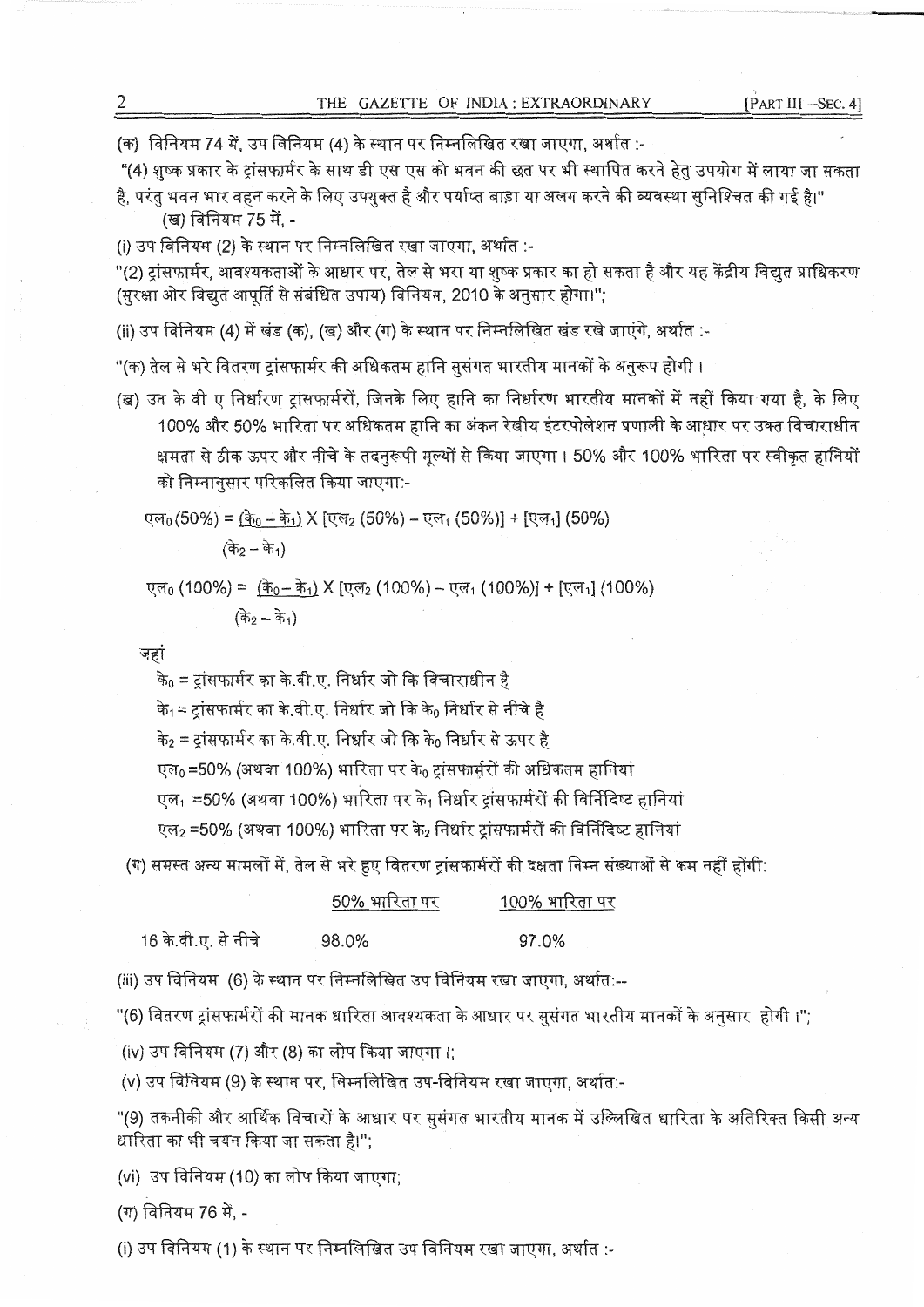"(1) सुसंगत भारतीय मानकों के अनुसार टैपिंग की व्यवस्था की जाएगी ।";

(ii) उप विनियम (2) और (3) का लोप किया जाएगा।:

(~) f4 Pf:q'-f **77** *if,* -

 $(i)$  उप विनियम (1) के स्थान पर निम्नलिखित उप विनियम रखा जाएगा, अर्थात:-

"(1) ट्रांसफार्मरों को ससंगत भारतीय मानकों के अनुसार स्थापित किया जाएगा।"

.(ii) उप विनियम (2) और (3) का लोप किया जाएगा ।:

(ड.) विनियम 81 में, उप विनियम (1) के स्थान पर निम्नलिखित उप विनियम रखा जाएगा, अर्थात:-

ड.) विानयम ठा म, उप ावानयम (1) क स्थान पर ानम्नालाखत उप ावानयम रखा जाएगा, अयात.-<br>"(1) सुसंगत भारतीय मानकों और केंद्रीय विद्युत प्राधिकरण (सुरक्षा और विद्युत आपूर्ति से संबंधित उपाय) विनियम, 2010 iगत भारतीय मानकों और केंद्रीय विद्युत प्राधिकरण (सुरक्षा और विद्युत आपूर्ति से संबंधित उपाय) विनियम, 2010<br>के अनुपालन में वितरण सब-स्टेशन के लिए पाइप भू-संपर्कन या छड़ भू-संपर्कन की व्यवस्था की जाएगी । 3 भू-क अनुपालन म ावतरण सब-स्टशन के ालए पाइप भू-सपकन या छड़ भ<mark>ू</mark><br>संपर्कन इलैक्**ट्रोड सहित तीन भू-संपर्कन गड्ढों** का व्यवस्था की जाएगी।'';

(च) विनियम 106 में, उप विनियम (2) के स्थान पर निम्नलिखित उप विनियम रखा जाएगा. अर्थात:-

**"(2) अल्युमिनियम कंडक्टर स्टील रिइन्फोर्सड (ए.सी.एस.आर.) या समतुल्य आल अल्युमिनियम एलाय कंड<mark>क्टर</mark>** युमिनियम कंडक्टर स्टील रिइन्फोर्सड (ए.सी.एस.आर.) या समतुल्य आल अल्युमिनियम एलाय कंडक्टर<br>(ए.ए.ए.सी.), आल अल्युमिनियम कंडक्टर (ए.ए.सी.), अल्युमिनियम अलाय कंडक्टर स्टील रिइन्फोर्सड (ए.ए.ए.सी.), आल अल्युमिनियम कंडक्टर (ए.ए.सी.), अल्युमिनियम अलाय कंडक्टर स्टील रिइन्फोर्सड<br>(ए.ए.सी.एस.आर.) या सुसंगत भारतीय मानक अथवा आई ई सी या किसी अन्य अंतर्राष्ट्रीय मानक और (ए.ए.सी.एस.आर.) या सुसंगत भारतीय मानक अथवा आई ई सी <mark>या किसी अन्य अंतर्राष्ट्रीय मानक और</mark><br>विशिष्टताओं का अनुपालन करते हुए अन्य नए प्रौद्योगिकी कंडक्टरों का आवश्यकतानसार उपयोग किया जाएगा।"

पी.डी. सिवाल. सचिव

[विज्ञापन-III/4/असा./187 जी/15]

[विज्ञापन-III/4/असा./187 जी/15]<br>टिप्पण : मूल विनियम भारत के राजपत्र में अधिसूचना सं. के.वि.प्रा./टी ई टी डी/एम पी/आर/01/2010 तारीख 7 सितंबर, <mark>टिप्पण : मूल विनियम भारत के राजपत्र</mark><br>2010 के अधीन प्रकाशित किए गए थे ।

#### **MINISTRY OF POWER**

#### (CENTRAL ELECTRICITY AUTHORITY)

### **NOTIFICATION**

### New Delhi, the 6th April, 2015

No. 502/11/DP&D/2015.-Whereas, **the** draft of the Central Electricity Authority (Technical Standards for Construction of Electrical Plants and Electric Lines) Amendment Regulations, 2014 were published, under sub-section (3) of section 177 of the Electricity Act, 2003 (36 of 2003) read with rule 3 of the Electricity (Procedure for previous Publication) Rules, 2005, on 28th December, 2014 inviting suggestions or objections from persons likely to be affected thereby within the period specified in the publication;

And whereas, the said period has expired on 10th February, 2015;

And whereas, suggestions and objections received from the public in response to the said publication have been considered by the Authority.

Now, therefore, in exercise of **the** powers conferred by sub-section (2) of section 177 of the Electricity Act, 2003 ( 36 of 2003), the Central Electricity Authority, hereby makes the following regulations to amend the Central Electricity Authority (Technical Standards for Construction of Electrical Plants and Electric Lines) Regulations, 2010, namely:-

3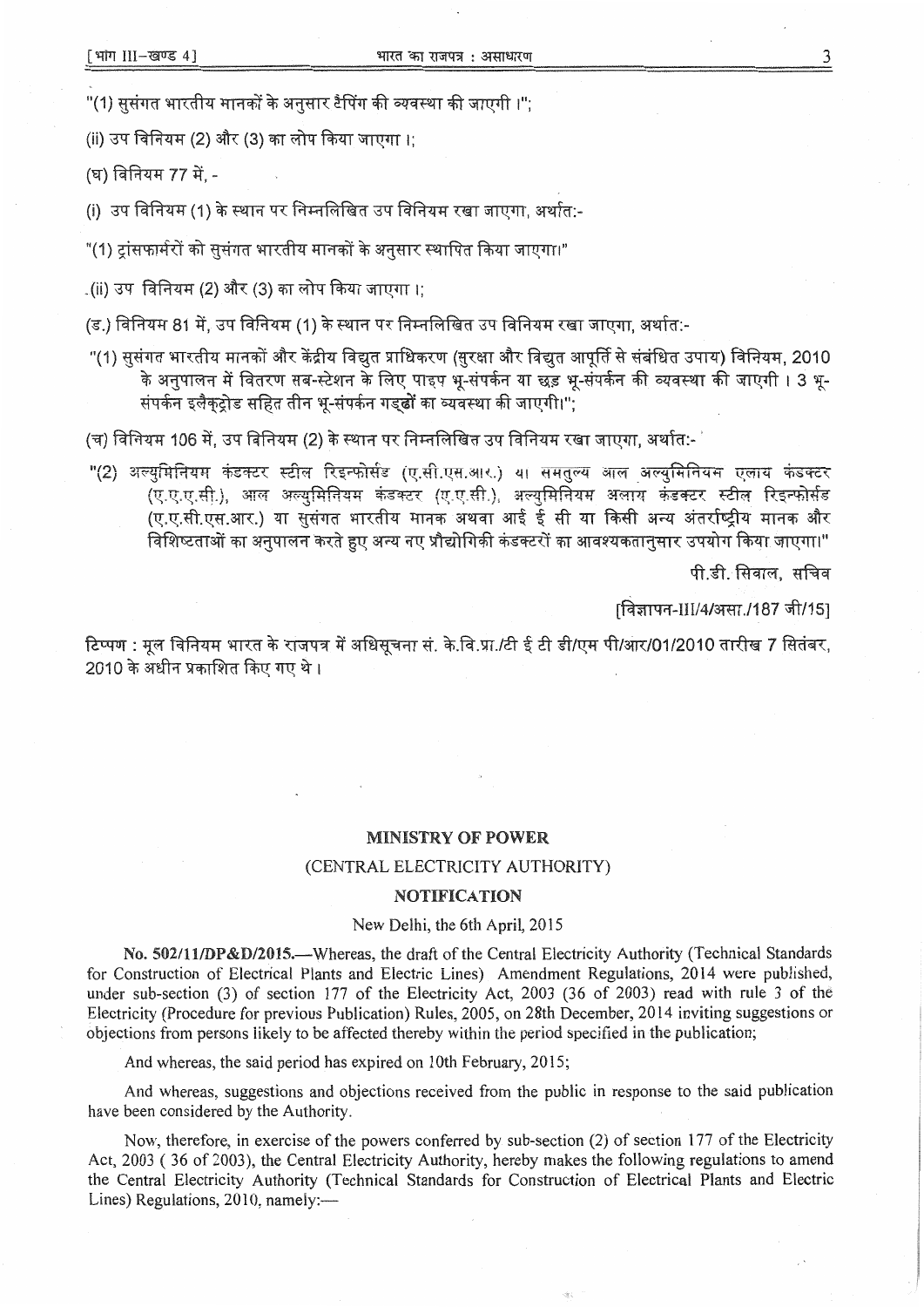1. Short title and commencement.--(1) These regulations may be called the Central Electricity Authority (Technical Standards for Construction of Electrical **Plants** and Electric **Lines)** Amendment Regulations, 2015.

(2) They shall come into force on the date of their publication in the Official Gazette.

- 2. in the Central Electricity Authority (Technical Standards for Construction of Electrical Plants and Electric Lines) Regulations, 2010, -
	- (a) **in regulation** 74, for sub-regulation ( 4), the following sub-regulation shall be substituted, namely:-

"( 4)The DSS with dry type transfonner can be used **for** rooftop installation provided that the building is suitable for bearing the load and adequate fencing or isolation arrangement is ensured." ;

(b) in regulation  $75,$ —

(i) for sub-regulation (2), the following sub-regulation shall **be** substituted, namely:-

''(2) The transfonner can be **oil** filled, or dry type depending on requirements and shall be as per the Central Electricity Authority (Measures relating to Safety **and** Electricity Supply) Regulations  $2010."$ ;

**(ii)** in sub-regulation (4), for clauses (a), (b) and (c), the following clauses shall be substituted, namely:-

"(a) The maximum losses of oil filled distribution transformers shall be as per relevant Indian Standard.

(b) For those KVA rating of transformers, for which losses are not specified in Indian Standards, the maximum losses at 100% and 50% loading shall be calculated by linear interpolation method from the corresponding values of immediately above **and** below the transfonners under consideration **and** the losses allowed at 50% and 100% loading shall be calculated as follows:

$$
L_{0.50\%} = \underline{K_{0}^{*} K_{1}} X [\ L_{2(50\%)} - L_{1(50\%)}] + [L_{1}]_{(50\%)}
$$

$$
K_{2}K_{1}
$$

 $L_{0.100\%} = K_{0} - K_{1} \times [L_{2(100\%)} - L_{1(100\%)}] + [L_{1}]_{(100\%)}$  $K_{2}$ - $K_{1}$ 

Where

 $K_0 = kVA$  rating of the transformer under consideration

- $K_1$  = kVA rating of transformer below  $K_0$  rating
- $K_2$  = kVA rating of transformer above  $K_0$  rating
- $L_0$  = Maximum losses of  $K_0$  transformer at 50% (or 100%) loading
- L1 = Specified losses for K<sub>1</sub> rating transformer at 50% (or 100%) loading
- L2 = Specified losses for  $K_2$  rating transformer at 50% (or 100%) loading.
- ( c) In all other cases, **the** efficiency of the oil filled distribution transfonners shall not be less than the figures given below:

## At 50% loading At 100% loading

Below 16 kVA  $98.0\%$  97.0% , "; '

- (iii) for sub-regulation  $(6)$ , the following sub-regulation shall be substituted, namely:-
	- "( 6) The standard ratings of distribution transformers shall be as per relevant **Indian** Standards depending on requirement. " ;
- (iv) sub-regulations (7) and (8) shall **be** omitted. ;
- (v) for sub-regulation (9), the following sub-regulation shall be substituted, namely:-
	- "(9) Any rating other than the ratings mentioned in relevant Indian Standard can also be chosen based upon technical and economic considerations.'' ;
- $(vi)$  sub-regulation  $(10)$  shall be omitted.;